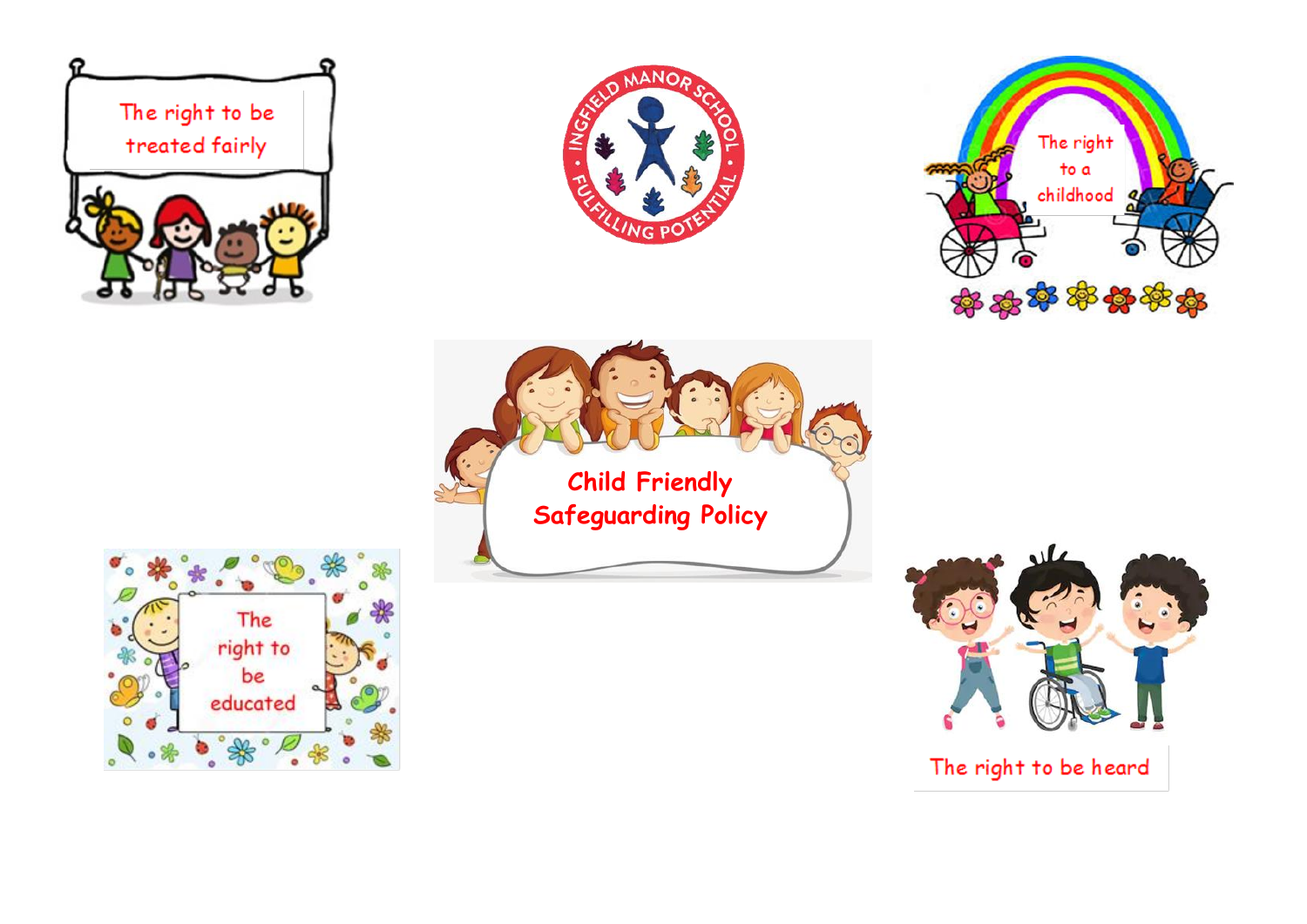## **Safeguarding at Ingfield Manor School**

Our school has a safeguarding policy for staff, families and governors. This child friendly policy is designed for you. We created this policy to help you decide what could be a 'problem' and where to get help and support. There may be times when you want to talk to someone in school about a problem that might be upsetting you.

We have people in school who are specially trained to help you, it is important that you know where to get help if you are worried or unhappy about something:



There are lots of other people too, who may help you with an upsetting problem and they do not work at your school but care about you just as much as we do.

Ingfield Manor School, Ingfield Manor Drive, Five Coles, Billingshums, West Sussex, RH 54 9400<br>Telephone: 05609 782094 Fax: 01409 760060 Ernel : Indfield manorifismbloedscation on all

## Safeguarding means that all staff will: -

- $\checkmark$  Protect you from harm
- $\checkmark$  Make sure nothing stops you from being happy
- $\checkmark$  Make sure you are safely looked after
- $\checkmark$  Make sure you have the best life chances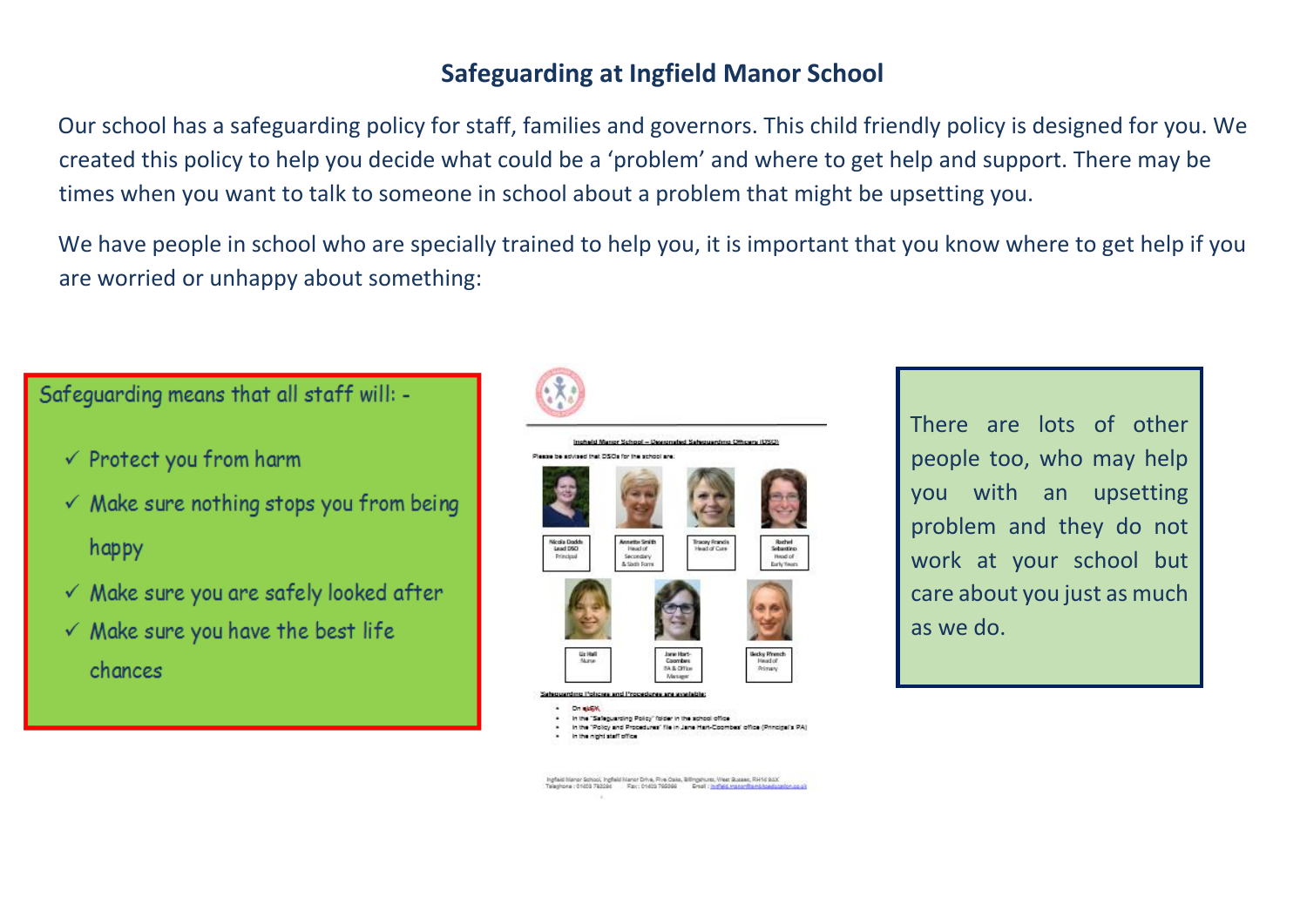